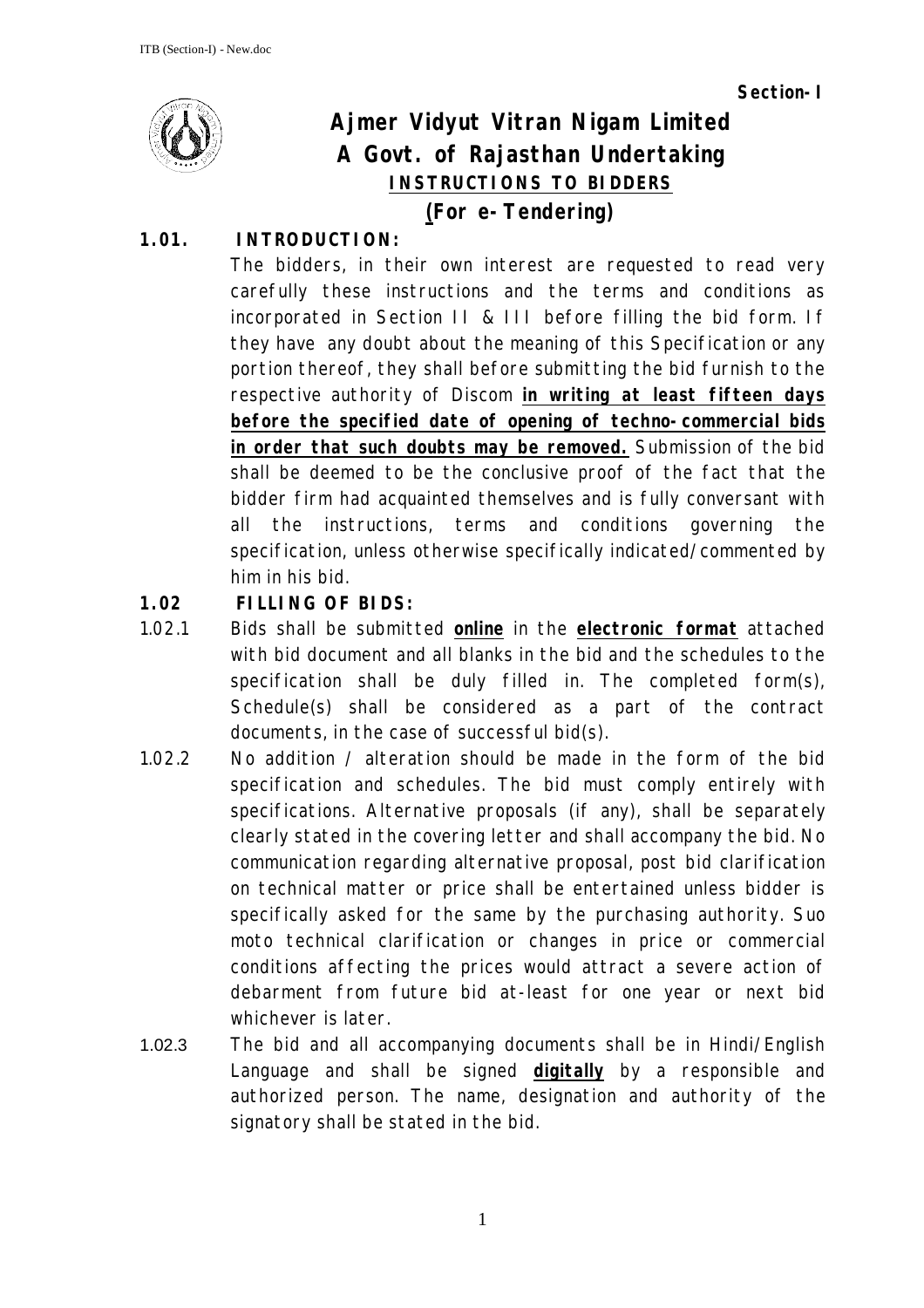- 1.02.4 Bids should be filled in, only with ink or typed **and must be submitted online after signing digitally**. No bid filled in by pencil or otherwise shall be considered.
- 1.02.5 All additions, alterations and over-writing in the bid must be clearly signed by the signatory of the bidder **otherwise, bid will be summarily rejected**.
- 1.02.6 The bidder must quote the prices strictly in the manner as indicated herein, failing which bid is liable for rejection. The rate/prices shall be entered in words as well as in figures. These must not contain any additions, alterations, over-writing, cuttings or corrections and any other marking which leave any room for doubt.
- 1.02.7 The Purchase Authority will not be responsible to accept any cost involved in the preparation or submission of bids.
- 1.02.8 Any printed conditions of sale on the bid shall not be accepted by the purchase Authority. **The bidder shall incorporate their conditions of sales, if any, in the text of the bid itself.**
- 1.02.9 **The tender offer shall be submitted in time specified on http://eproc.rajasthan.gov.in in electronic format in the following manner:**
	- i) **COVER – I** for details of EMD / Valid exemption certificate/ Registration certificate with copy of letter indicating validity of B.G / Tender processing fee and Cost of Tender document (to be filed in pdf format).
	- ii) **COVER – II for Techno- Commercial Bid (to be filed in pdf format)** In this part of bid, tenderer will have to furnish Guaranteed Technical Particulars in regard to all requirement details of Technical Specification (Section-III) and confirmation of commercial terms and conditions of GCC (General Conditions of Contract) and its addendum/ corrigendum, if any, along with details required in various/schedules "EXCEPT THE PRICE SCHEDULE" so that the purchaser may be able to examine whether the offer submitted is technically acceptable and also confirm to our commercial terms and conditions or not.
	- iii) **COVER – III for Financial/Price Bid/BOQ (to be filed in pdf & xls format).**

This price bid shall include submission of details of prices as per schedule-IV of the specification. The price bid will be opened only after being satisfied with Technical and Commercial Bid as per qualifying requirement stipulated in the Specification and bid of such qualified bidders will only be opened. The date of opening of such price Bids will be intimated in due course of time.

**Note :** Separate price bid and technical bid are required to be submitted incase total bid value exceeds Rs. 50 Lacs and if the same is up to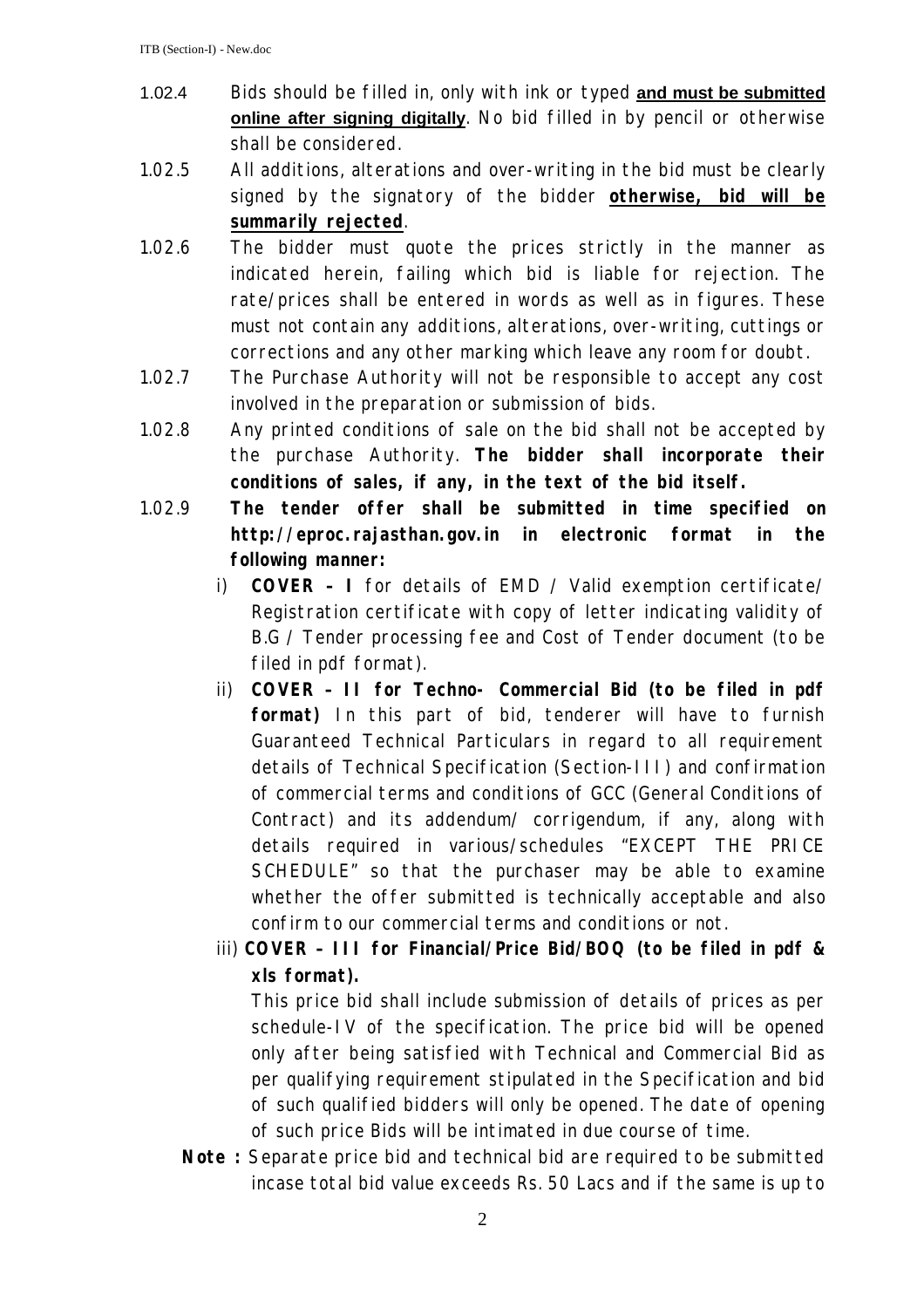50 Lacs, technical bid and price bids shall be submitted in a single envelope. However, two part bidding could be adopted for the item of special nature technology, sophistication or for any other item in the opinion of purchasing officer considered suitable for two part bidding system also irrespective of value.

- 1.02.10 Bidders shall indicate in their bid the name and complete address of Excise authorities under whose jurisdiction are their works / offices falls.
- 1.02.11 All bids and accompanying documents shall be addressed to the Ajmer Vidyut Vitran Nigam Limited.
- 1.02.12 The tenderer should sign the tender documents **digitally** and stamped on each page
- 1.02.13 **The tenders/quotations given in the form other than prescribed form will not be considered.**
- 1.02.14 Only one representative, on submission of valid authorization of the signatory of the bid, will be allowed to be present during the opening of the bid.
- 1.02.15 **The bidder shall clearly indicate the deviation such as Technical Deviation & Commercial Deviation in the prescribed format only. The deviation indicated elsewhere in the bid shall not be accepted.**
- 1.02.16 **The bidder must clearly fill up each and every particular of Guaranteed Technical Particulars annexed with Technical specification otherwise he will be responsible for Technical non-responsiveness.**

#### **1.03 EARNEST MONEY:**

The tenderers shall furnish prescribed Earnest Money by DD/Banker's cheque payable in the name of Sr. Accounts Officer (EA & Cash), AVVNL, Ajmer up to stipulated date & time, and obtain a receipt thereof. No other mode of deposit shall be accepted. Any tender not accompanied by a copy of the receipt for depositing earnest money by Banker's cheque / bank draft or exemption certificate or registration certificate or certificate saying that the tenderer is a Government undertaking/ Corporation/ Company shall be rejected and the tender will not be opened".

1.03.1 In case of unsuccessful bids, the Earnest Money will be refundable on production of the original receipt, within one month after finalization of the bid. In case of successful bids, the Earnest Money will be adjusted in arriving at the amount of the Security Deposit referred in the General Conditions of Contract on the request of the bidder and remaining security deposit, if any, would have to be furnished either in cash or in the form of Bank Guarantee. If BG is furnished for full amount of security deposit, EMD shall be refunded.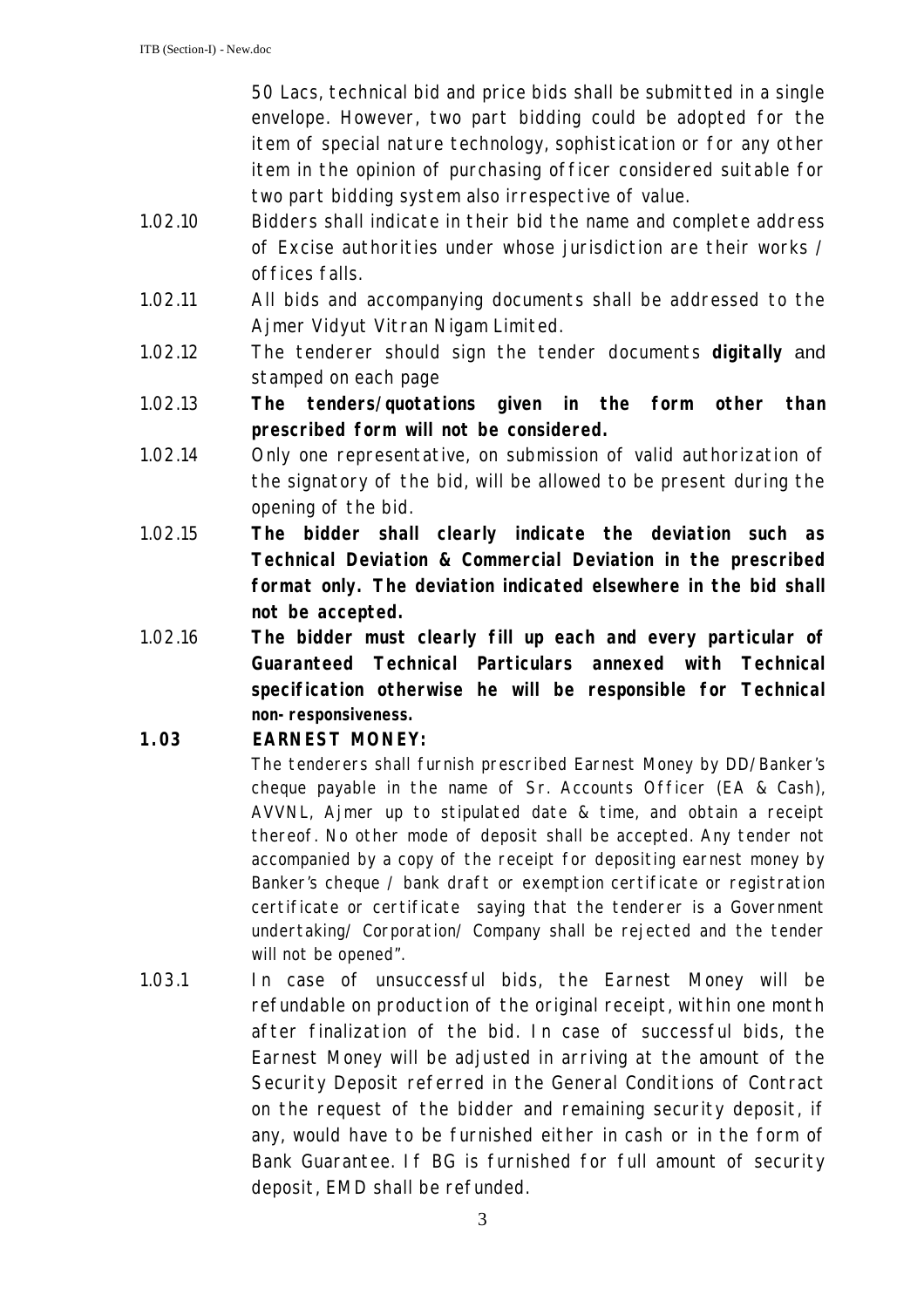- 1.03.2 Request for adjustments/proposals for acceptance of Earnest Money deposits, if any, already lying with the Nigam in connection with some other bids/orders shall not be entertained.
- 1.03.3 No interest shall be payable on such deposits.
- 1.03.4 The Purchase authority reserves the right to forfeit Earnest Money deposit or a part thereof in circumstance, which according to him indicate that the bidder is not earnest in accepting/executing any order placed under the specification.
- 1.03.5 The following categories of bidders are exempted from payment of earnest money :
	- i. Firms registered with the respective Discom under the scheme for registration of firms under relevant class / Contractors on furnishing original or Photostat copy duly attested by an officer of the company regarding registration with the name of the item for which registered. However, vender registered under 'A' class shall be exempted for all items. If the bidder is not registered for the material under bid enquiry, they would not be entitled for exemption from earnest money.
	- ii. Rajasthan / Central Government undertaking / Corporation / Company [Refer clause 1.02.9 (i)].

#### **1.04 DOCUMENTS TO BE ENCLOSED WITH THE BID:**

The tender shall be accompanied with the following schedules, documents The tender which is not accompanied by any or all the following mentioned schedules, documents or is accompanied by incomplete annexure/ schedules is liable for rejection:-

i. **COVER – I:** for details of EMD / Tender processing fee and Cost of Tender document as detailed below.

a) Proof of depositing EMD (DD/Banker's Cheque) /vendor Registration certificate with copy of letter indicating validity of B.G / central or state Govt. undertaking certificate for exemption.

b) Proof of depositing DD/Banker's Cheque towards e- tender processing fee.

c) Proof of depositing cost of tender documents (DD/Banker's Cheque).

ii. **COVER – II** for Techno- Commercial Bid as detailed below:

a) Details of quantity offered/quoted by the bidder w.r.t tendered quantity along with other confirmations in Schedule IVA of specification.

b) Guaranteed Technical Particulars of the offered Equipment in Schedule –V of specification .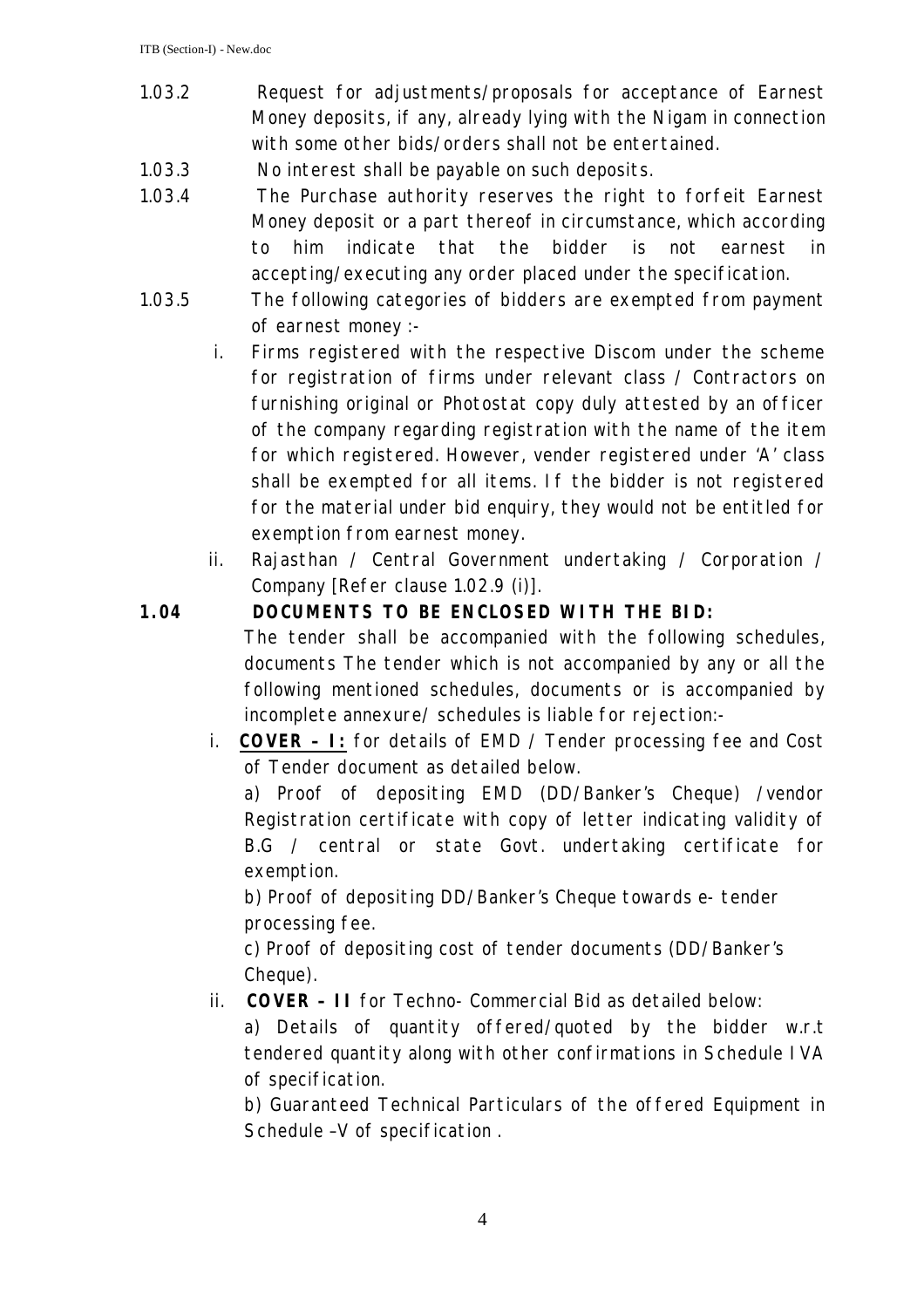c) Departure /deviation from Purchaser's specification in respect of Technical details including GTP & Bill of Material in schedule VI(A) of Specification.

d) Departure /deviation from Purchaser's specification in respect of Commercial terms & conditions in schedule VI(B) of Specification.

e) Details of Past supplies in schedule VII of Specification.

f) Departure from Delivery schedule in Schedule VIII of Specification.

g) Details of Equipments & technical hand available in Schedule IX of Specification.

h) Qualifying Requirement :-

i) CA certificate towards meeting past supply criteria of QR.

ii) Type test certificates towards meeting Type test criteria of QR along with certificate of accreditation of testing Lab as per QR if required.

iii) Scanned copy of Bank guarantee in acceptable form in lieu of type tests, if required to be furnished in prescribed format of QR. The above BG shall also be submitted in original to the purchasing authority within 7 days from the date of opening of technical bid.

j) Power of Attorney for authorized signatory to sign the tender document digitally.

k) Name & Complete address of excise authority under whose jurisdiction their works/office falls.

l) copy of latest Balance-Sheet for last 3 years.

m) Name & correspondence address of the bidder along with phone /Fax No. & e mail address**.**

iii. **COVER – III** for Financial/Price Bid/BOQ.

- 1.05 **TENDER FORMAT, SUBMISSION AND OPENING OF TENDERS:**
- 1.05.1 **Bidder shall submit their bid in electronic format, digitally signed and stamped on each page. Bidder shall procure Digital Signature Certificate (DSC) as per IT act - 2000.**
- 1.05.2 The electronically received bids will be opened in the office of the **Superintending Engineer (MM), AVVNL, Ajmer** on stipulated date & time in the presence of such tenderers or their authorized representative, who choose to be present. The system does not permit electronic submission of late tenders after the due date & time.
- 1.05.3 In case, the date fixed for opening of the tenders be declared as a public holiday, the bid shall be opened on the next date on which office re-opens after such holiday(s).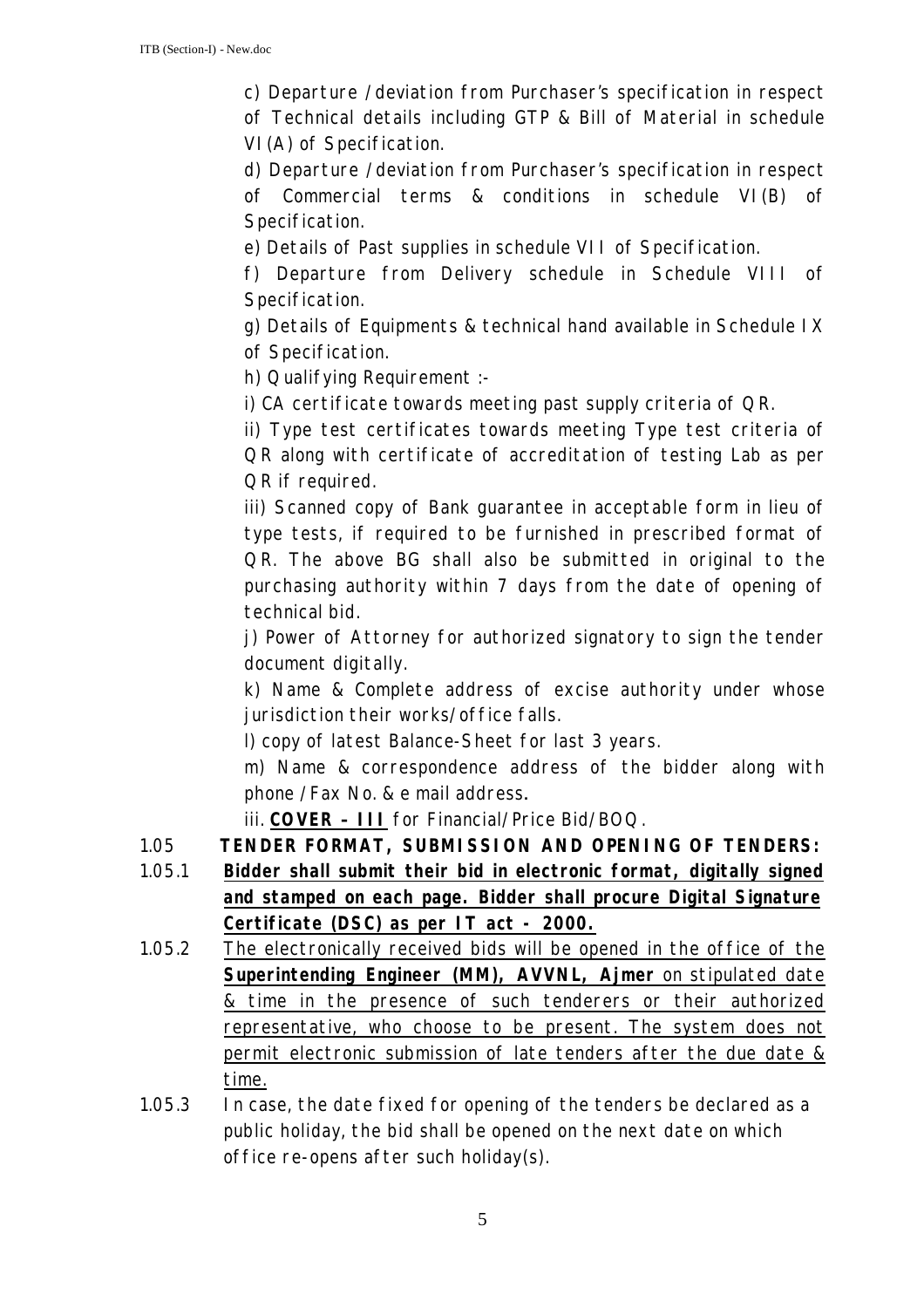#### **1.06 VALIDITY OF OFFERS:**

1.06.1 Bids shall be valid for a minimum period of 120 days from the next date of opening of techno-commercial bids. Bids mentioning a shorter validity period than specified are likely to be ignored.

## **1.07 SIGNATURE OF BIDDER:**

The tender must contain the name, designation and place of business of the person or persons making the tender and must submit online & signing digitally with his DSC (Digital Signature). Tender by a partnership firm must be furnished with full names of all the partners and should be signed digitally by one of the member of partnership firm or by a authorised representative indicating the designation of the person or persons, with authority letter signed by the Chairman / Secretary other person authorised to bind the Corporation / Company in the matter.

#### 1.08 **CAPACITY TO MANUFACTURE AND SUPPLY:**

- 1.08.1 In order to satisfy the Purchaser that the person/firm bidding is technically/financially capable of executing the proposed order for the Materials/Equipment/Plant Covered by the specification, the bidder shall furnish evidence to this effect in the relevant schedule. In the said schedule, the bidder is required to furnish information about the list of orders secured, supplies made, orders in hand/pending to be executed together with manufacturing capacity of the plant and works and testing facilities available. They may also furnish any other information in this regard which according to them qualifies for getting the order.
- 1.08.2 In case the Purchaser desires to examine and inspect through his representative(s) the said equipment and / or the works of the bidder or his associate, necessary facilities for the same shall be timely arranged by the bidder failing which the offer is liable to be rejected.
- 1.08.3.0 The bidder shall furnish a copy of latest Balance-Sheet.
- 1.08.4 In case the bidder have supplied the material in the past to the Nigam or any other electrical utilities, then they will provide the complete details of the supplied item with date along-with the details of purchase order(s) obtained in last year indicating quantities and value thereof as per the prescribed format.

#### **1.09 PRICES:**

1.09.1 The prices quoted shall be 'variable' without any ceiling until and unless specifically asked by the purchaser to quote firm prices. The price variation shall be claimed as per price variation formula specified in the section-III of the specification. In case 'IEEMA'/ CACMAI changes the applicable formula for price variation for any item and issues guidelines for adopting the same during pendency of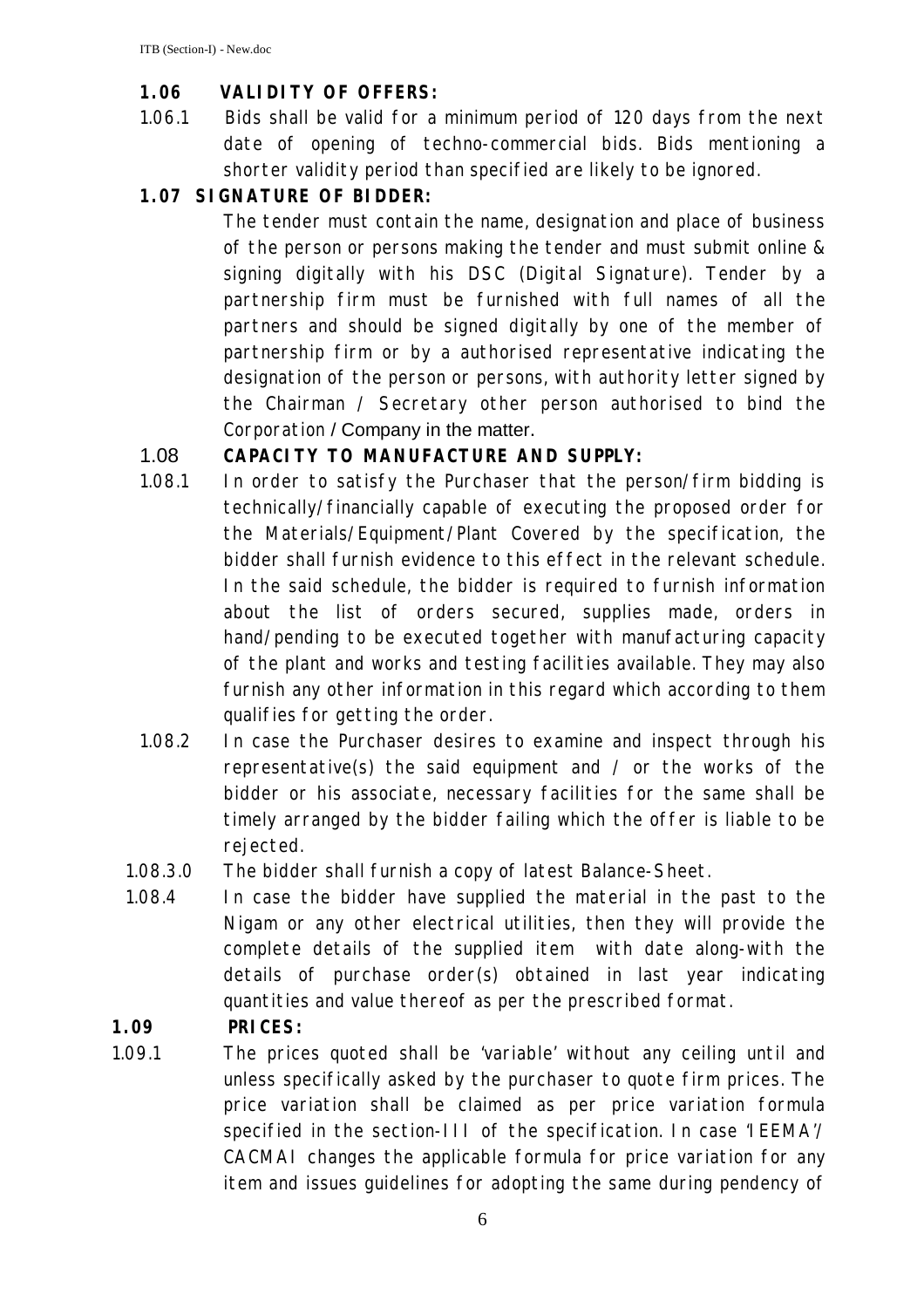the contract, the new formula and guidelines shall become applicable. The price variation shall be applicable only on Ex – works prices. No variation shall be applicable on freight and insurance charges.

- 1.09.2 All rates / prices must be quoted for delivery F.O.R. destination anywhere in the jurisdiction of Discoms. The contractor / supplier shall be required to dispatch and deliver the ordered goods / material in the store of the Discom as per directions of the Discoms. Unless otherwise specifically indicated in the schedule of prices, requirement and desired deliveries.
- **1.09.3** The rates / prices quoted shall include the following:
	- i) Ex-works prices including packing and forwarding charges.
	- ii) Excise duty including cess, if any.
	- iii) Central Sales Tax / VAT
	- iv) Insurance Charges.
	- v) Freight Charges including unloading charges at site and levies thereof, if any.
	- vi) All local duties and taxes, including entry tax for firms located outside the state.
- 1.09.4 Further the bidders are required to give the component-wise break of the quoted prices in schedule-IV. **In case of difference between the component-wise total and the indicated total price, then lesser of the two shall be taken into account.**
- 1.09.5 The bidders quoting 'firm' prices (except in case of bids where prices are required to be quoted on firm price basis) are likely to be ignored. The basic price indices considered for the various components of the price variation formula shall have to be indicated by the bidders in their bids along-with the date so that there may be no difficulty in finalizing the claim on the basis of such price variation formula. The bidders not indicating the basic prices / indices as required are likely to be rejected.
- **1.09.6** Any bid containing prices not quoted in the manner prescribed under the above sub-clause (1.09.1) to (1.09.4) is liable to be ignored.
- **1.09.7** No representation for enhancement of rates once accepted will be considered.
- **1.09.8** In the event of receipt of more than two bids of a bidder in the tender box while opening the bids on scheduled time all such price bids may be opened (if the bidder is found qualified for opening of price bids in case of two parts bidding system) and for evaluation purpose, lower of such bids will be considered.
- **1.09.9** When there is a difference between the rates in figure and words, lower of the two rates shall be taken as valid and correct.
- **1.09.10** In case the bidders quote rate of any existing tax / duty higher than the maximum prevailing statutory rate, their bids shall be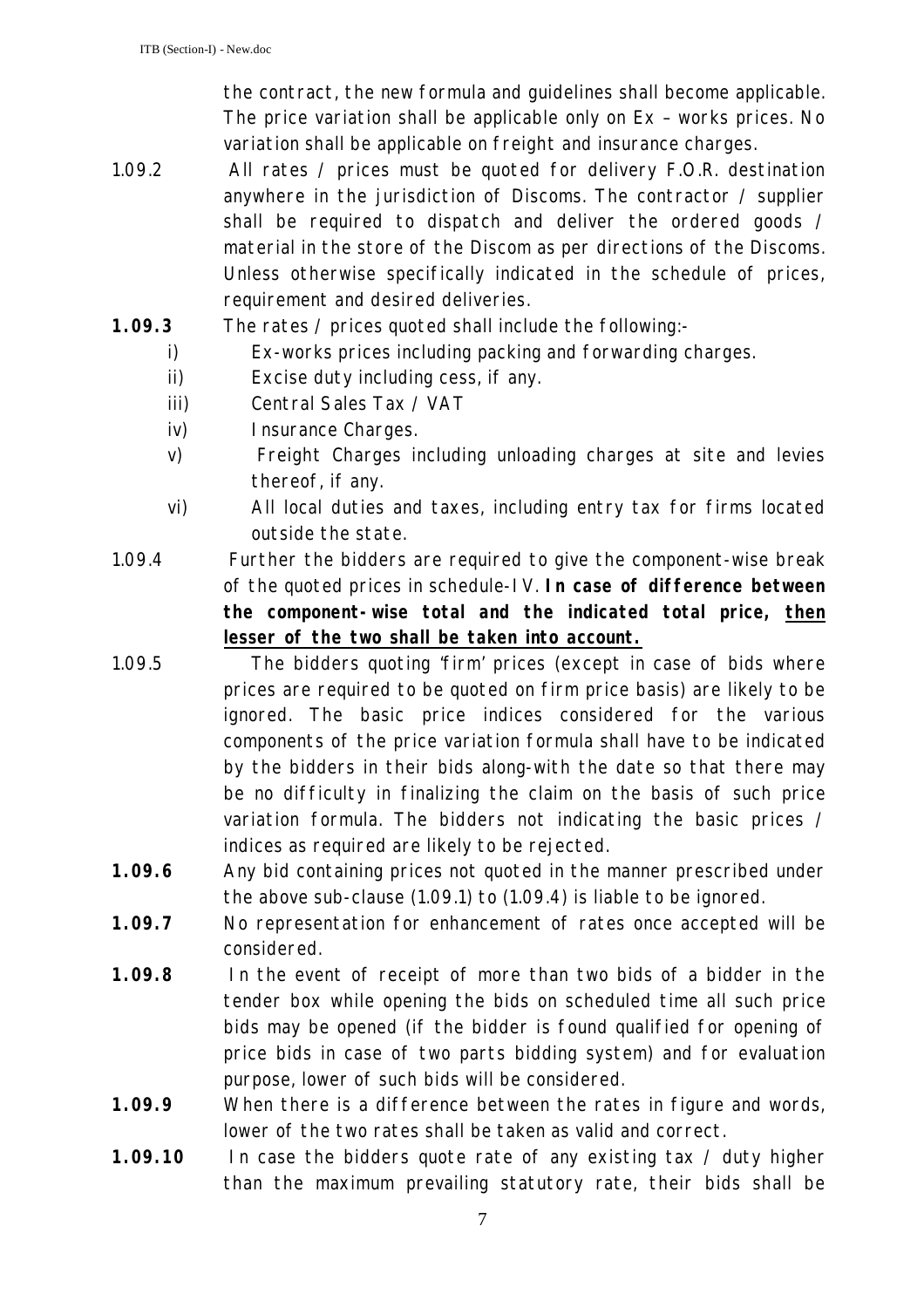evaluated at corrected rate of tax / duty i.e. the maximum prevailing statutory rates and accordingly placement of order shall be considered at rates with correct rate of tax / duty if considered reasonable.

- **1.09.11** In case bidder quotes taxes / duties "not applicable" or "Zero" or "Nil" or "-" or indicates the rates lower than the maximum applicable rate / concessional rate against any prevailing rates duties the bidder shall absorb the taxes / duties upto maximum applicable rate.
- **1.09.12** In case bidder quotes any tax / duty inclusive in the Ex-works price and does not indicate the applicable rate of tax / duty then no variation in tax / duty shall be allowed and all the statutory variations in tax / duty shall be on bidder's account.
- **1.09.13** In case bidder quotes any tax / duty inclusive in the Ex-works price and also indicates the applicable rate of tax / duty lower than minimum applicable rate against any prevailing taxes / duties, the bidder shall absorb the taxes / duties upto maximum applicable rate.
- **1.09.14** In case bidder quotes Nil or Dash (-) in the column of insurance in price bid, it shall be the bidder's responsibility to deliver the material safely at designated store / site and comply with the clause no. 1.32 of G.C.C.
- 1.09.15 Any downward variation in the applicable rates of existing taxes / duties or abolition of existing taxes / duties shall be passed on by the supplier to the Nigam irrespective of the timing of supply while in case of upward variation, the same shall be allowed to the supplier only upto the stipulated delivery time. **Any statutory levy and taxes imposed after submission of bids shall be on the Nigam's account.** However, supplier shall have to furnish supporting document(s) in the form of gazette notification for approval before claiming any upward variation.
- 1.09.16 Evaluation of the price bids will take into account the Unit landed cost of the material / equipment at the final destination. For the purpose of evaluation the unit landed cost will be arrived at by adding all the elements of the Ex-works / basic price / excise duty, taxes and other statutory levies, fright and insurance charges. So unit landed cost will be (i) Ex-works price  $+$  (ii) ED(on ex-works price) + (iii) CST/VAT (on Ex-works + ED) +  $F&I$  + Entry Tax. No separate packing and forwarding charges will be paid extra.
- 1.09.17 Necessary tabulation of bids shall be prepared indicating all invents of unit landed price of all the bidders in the ascending order and L1, L2, L3…..position of the bids will be ascertained.

#### **1.10 APPLICABLE FOR VARIABLE PRICE CONTRACT**

**1.10.1** The base date for price variation shall be the date as indicated in section – III of the specification irrespective of date of techno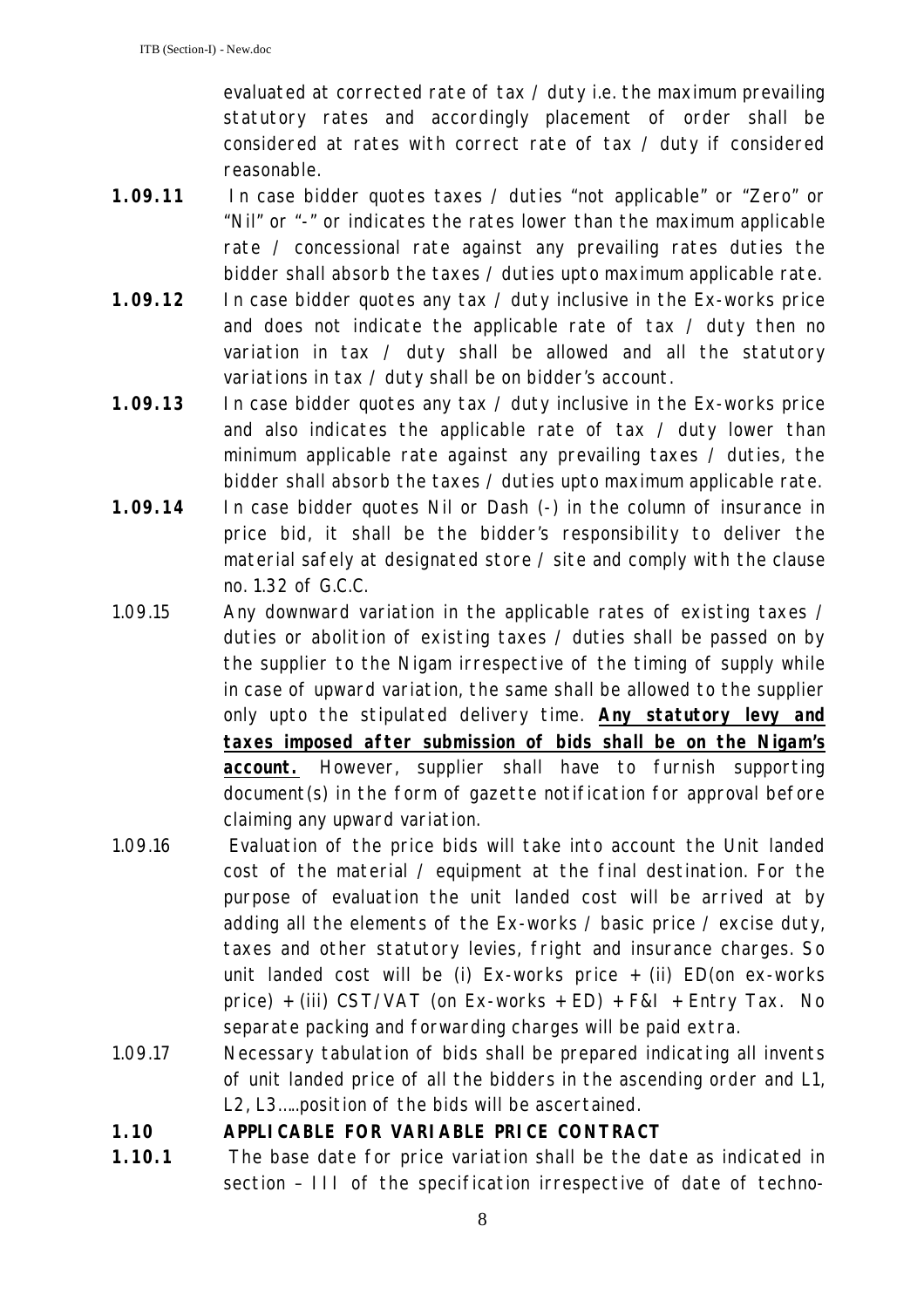commercial bid opening. In the event any bidder quoting base date different than that indicated in the specification, such a bid will be evaluated considering the base date as indicated in the specification. In case such a bidder appears at L-I position and the order is placed on the bidder then the base date whichever is beneficial for the Nigam i.e. indicated in the specification /quoted by the bidder will be considered for allowing PV to such bidder.

- **1.10.2** The date of delivery applicable for claiming price variation shall be the date prevailing on the first day of Calendar month which shall be determined in the manner prescribed hereunder.
	- (i) **When the material is offered within stipulated delivery schedule :** For allowing P.V. the date of delivery shall be considered the date on which material is notified as being ready for inspection or date of receipt of inspection call in the office.
	- (ii) **When the material is offered after expiry of stipulated delivery schedule :** For allowing P.V. in the cases supplies are made after the expiry of scheduled delivery, the price prevailing in the last month of the stipulated scheduled delivery or the date on which material is notified as being ready for inspection or date of receipt of inspection call in the office, whichever is beneficial to Nigam shall be allowed.
	- (iii) **When the material if offered ahead of delivery schedule on the request of Ajmer Vidyut Vitran Nigam Limited :** Normally supplies ahead of delivery schedule shall not be accepted. However in case of urgency of material, if supplies are accepted ahead of delivery schedule, PV shall be allowed on the basis of the material is notified as being ready for inspection or date of receipt of inspection call in the office.
	- (iv) **When the material is offered ahead of delivery schedule by firm at their own and accepted by Ajmer Vidyut Vitran Nigam Limited on the request of firm:** Normally the request of the firm to accept the material ahead of delivery schedule will not be accepted. In case firm offers supplies ahead of delivery schedule at their own and such request is accepted by Ajmer Vidyut Vitran Nigam Limited, the price prevailing in the last month of stipulated delivery schedule or the date on which material is notified as being ready for inspection or date of receipt of inspection call in the office, whichever is beneficial to Nigam shall be allowed.

### **1.11 SALES – TAX**

Ajmer Vidyut Vitran Nigam Limited is registered dealer under Rajasthan VAT and Central Sales Tax Act under VAT Reg. No **……………………………………………….** and is entitled to concessional rate of Central Sales Tax / VAT as per rules in force.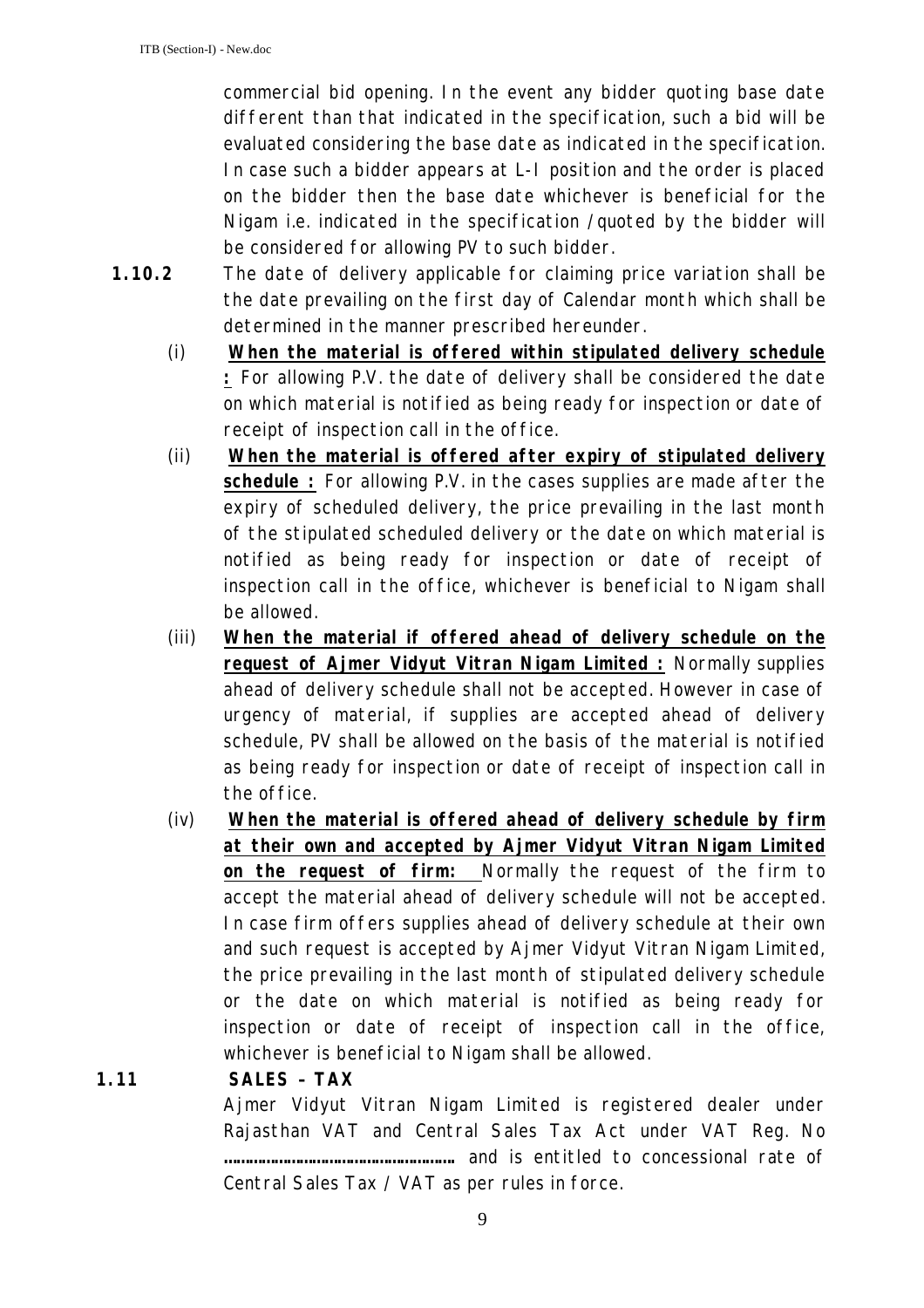## **1.12 QUANTITIES:**

- **1.12.1** The tendered quantity indicated in the accompanied schedule (s) is only provisional and the purchaser reserves the right of revising the same at the time of placing the order.
- **1.12.2** The purchaser also reserves the right to split the quantities and to entrust the order for the supplies to two or more suppliers. The bidder shall agree to supply part quantities ordered on them at the rates / prices mentioned in their bid or the counter offer accepted by the bidder.

#### **1.12.3 MINIMUM QUANTITY:**

The bidder shall be required to quote minimum quantity as under, failing which the offer may be considered non-responsive:

- a) 2% of tendered quantity in case of poles.
- b) 5% of tendered quantity for distribution transformers of rating 40 KVA & below and
- c) 10% of the tendered quantity in case of all other items.

However, this would be only 25% of aforesaid quantity in respect of Rajasthan based bidders. In case the quoted quantity is higher than the required Minimum quoted quantity & the firm does not qualifies for the quoted quantity as per evaluation criterion, the offer be considered for the quantity for which the bidder qualifies as per evaluation criterion but not less than minimum required quoted quantity**.**

### **1.12.4 COUNTER OFFER**

Depending upon the quantum of purchase, counter offer may be given maximum to (i) first 30 firms or 50% of responsive firms, whichever is more in case of distribution transformers of rating 40 KVA and below, LT Cables, Conductors and fabricated steel items (II) to all firms in case of poles (III) first 10 firms in case of other items except for items mentioned in item No. I & II above.

In the event of above, before giving next counter offer of higher price to eligible bidders, the initial counter offer shall be given to remaining bidders to explore possibility of accepting lower prices by bidder(s) who otherwise were not entitled for receiving counter offer. If no bidder accepts the offered lowest price even in the extended zone then for differential price, the original process be followed.

### **1.12.5 NOTES :**

i) Wherever there are more than one bidder quoting the same price at any level, their ascending order would be determined on the basis of drawl of lottery in presence of the bidder who wishes to be present.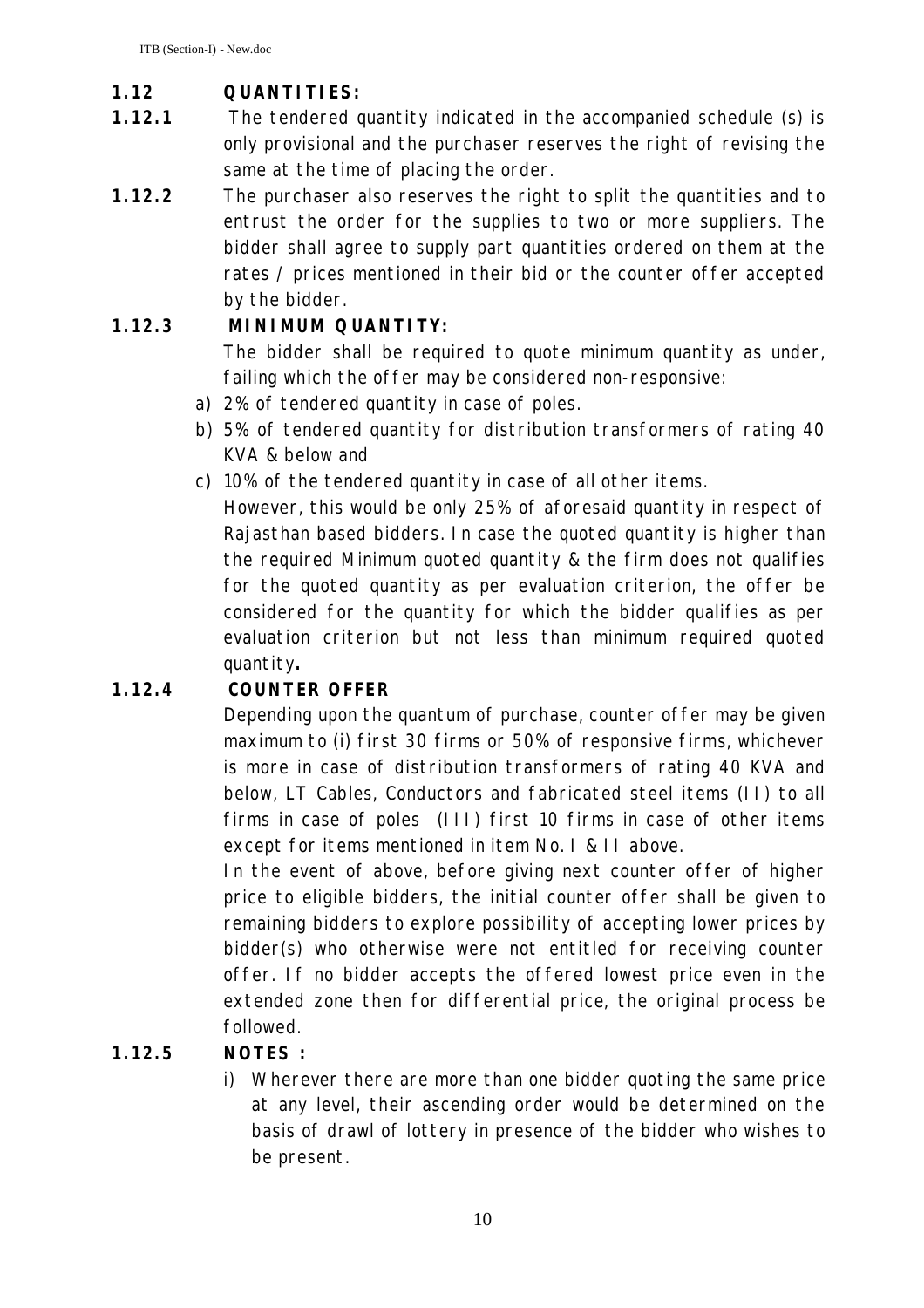- ii) Where the firms are required to be identified by way of draw of lots, such draws would be taken at the level of respective purchase committee except for purchase cases falling within the competence of corporate level purchase committee, such draw shall be made by CE level committee.
- iii) The L-1, L-2….. Status of firms who have matched the counter offered prices may be in accordance with their position as per original ascending order subject to note (i) above.
- iv) Where the bidder by indulgence in carteling quotes unreasonable high price, the Nigam reserves the right to cancel the bids with penal action against the defaulting firms such as severing of business relations with them, or debarring in the next one / two bids as may be considered appropriate by the competent authority.
- v) When it is felt that the L-1bidder/ the one agreeing to supply at the counter offered price cannot supply the total quantity in required time schedule or it is not desirable to depend on a single supplier, the quantities can be distributed to other firms (not necessarily all agreeing to the L-1 rates).

# **1.13 DELIVERY**:

The delivery schedule being the essence of the Contract, the bidder should quote firm deliveries in the schedules appended with this specification. The bidder shall clearly state delivery schedule i.e. the commencement period of supplies and the quantity of each item to be supplied per month**.**

# **1.14 DRAWINGS TEST CERTIFICATES & GUARANTEED TECHNICAL PARTICULARS**:

- 1.14.1 Dimensional drawings indicating the general and/or detailed constructional features/cross sectional views/assembling or dismantling/ schematic arrangement / curves and charts/lay out for the material/equipment and its erection and commissioning and use wherever specially required under Sec.III of this specification shall be submitted with bid and shall be kept ready to be submitted in physical form on short notice if required by the purchaser**.**
- **1.14.2** Notwithstanding anything contained in sub para (a) above, the bidder may also furnish such drawing which according to them are desirable for the material/equipment offered.
- **1.14.3** The purchaser may require the drawings as furnished by the bidder to be modified to suit the requirements of the specification. The approval of final drawings shall be necessary and binding and the supplies shall conform to the same.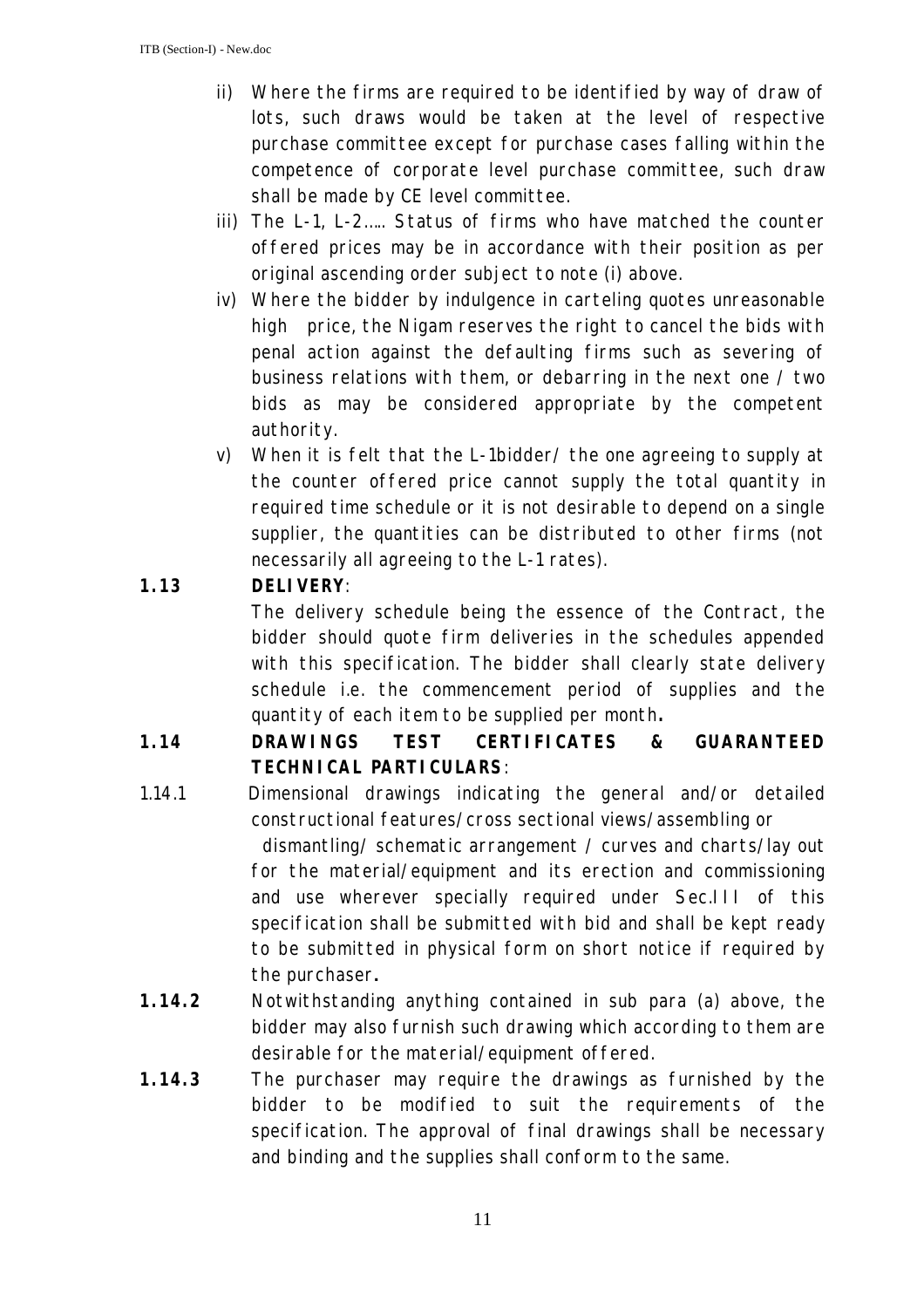- **1.14.4** Original / attested Photostat copies of the latest type test certificates as elaborated in Section III of Technical Specification for all the type tests wherever prescribed in the relevant latest editions of ISS shall be furnished along-with the bid. The type test certificates should not be older than 3 years.
- **1.14.5** In case of any specific alternative requirement of type test, the same shall be furnished as per Section III of this specification.
- **1.14.6** The bidder /supplier shall be required to furnish the routine /manufacture (s) factory test certificate (s) for the test carried out during manufacture in accordance with the latest standard specifications.
- **1.14.7** The bids not accompanied by the drawings and type test certificates in terms of sub clause (1.14.1) & (1.14.2) above and guaranteed technical particulars as per Section III are liable to be rejected.
- **1.14.8** The Purchaser may revise or amend the specification and timings prior to the date notified for opening of the tenders. Such revision or amendment, if any will be communicated to all the tenderers through corrigendum(s) on http://eproc.rajasthan.gov.in as amendment or addenda to this invitation of the tender.

The amendment will be notified on web for all prospective tenderers who have received the tender documents and it shall be binding on them. Tenderers are required to immediately download any such amendment. It will be assumed that the information contained therein has been taken into account by the Tenderer in its tender.

In order to provide prospective Tenderers reasonable time to take the amendment into account, in preparing their tender, the department may, at its discretion, extend the deadline for the submission of tenders, in which case, the department will notify all tenderers on web of the extended deadline, for submission of tenders.

### 1.15 **SAMPLES:**

Wherever required in Schedule -III of the Specification, the bidder shall furnish the samples of the material/equipment to be supplied. The purchaser will not be responsible to accept any cost involved in furnishing the sample (s). Sample (s) of the unsuccessful bidders will be returned provided the sample(s) is/are not damaged/broken during transit/testing etc. if any. Such samples will be collected back by the unsuccessful bidders from the office/stores of the purchaser within two months of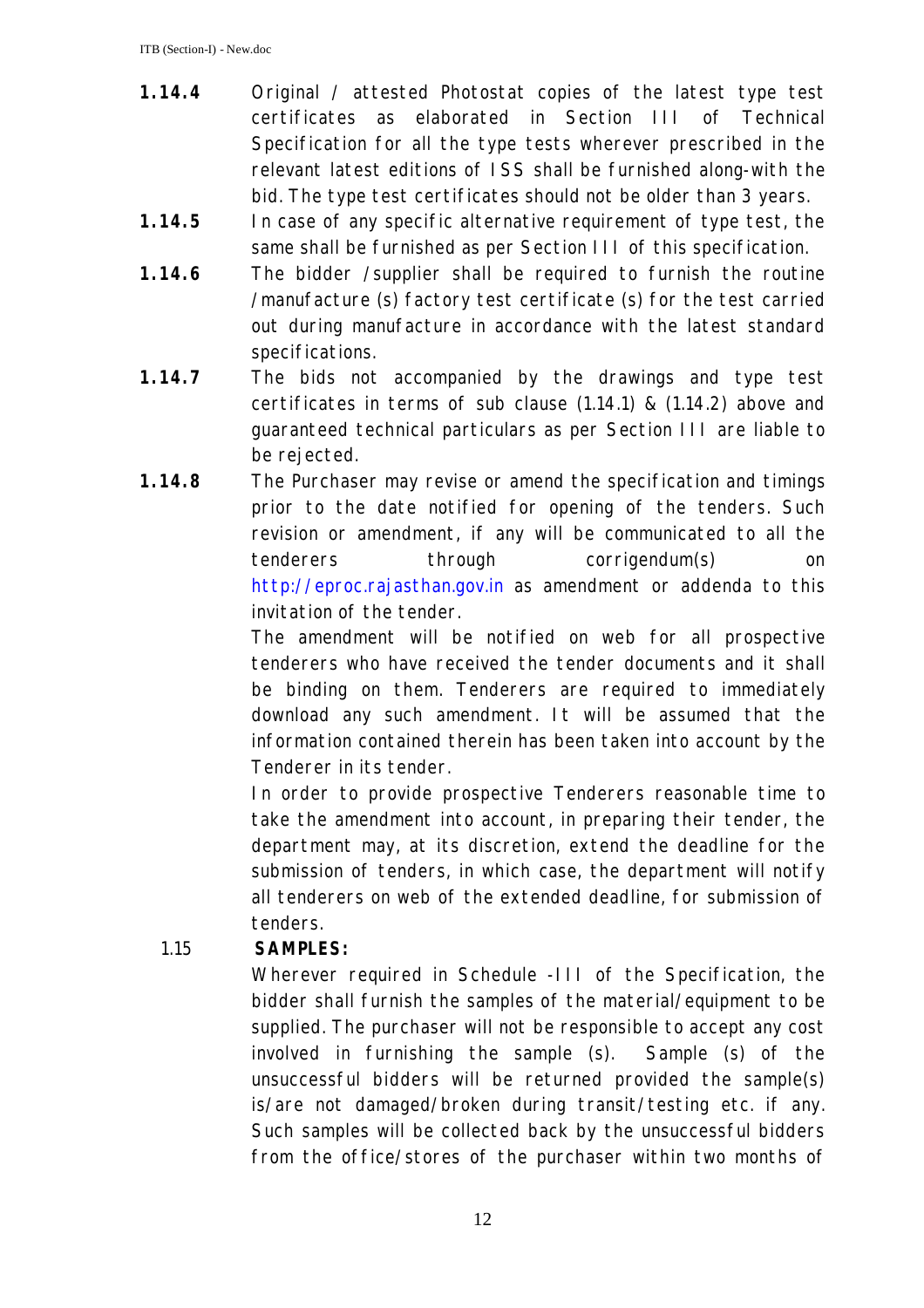notice given by the purchaser; otherwise same will be auctioned as a scrap without any financial liability on the purchaser.

#### **1.16 GENERAL:**

**1.16.1** a) Specification/Tender document may be downloaded by any of the interested tenderer from http://eproc.rajasthan.gov.in for the consideration of his tender up to stipulated date & time. However, online tenders will only be considered if the tenderer have deposited requisite fee.

> b) The bidder possessing more than one factory at different location shall not submit offers with different rates / same rates for each of his factories against one bid. In such an event, the bidder is liable to be rejected. In case the bidder desires to submit offer for each of his factories, he will have to submit separate bids for each of his factories and independently comply with all the bid conditions including fee, E.M.D. etc.

- **1.16.2** The supplier shall treat the details of the specification and other bid documents as private and confidential and they shall not be reproduced without the written authorization of the purchaser.
- **1.16.3** The purchaser does not bind him to accept the lowest or any bid or any part of the bid and shall not assign any reason(s) for the rejection of any bid or a part thereof.
- **1.16.4** The fact of submission of bid to the purchaser shall be deemed to constitute a contract between the bidder and purchaser whereby such bid shall remain open for acceptance by the purchaser within the validity period and bidder shall not have any option to withdraw their offer or impair/ derogate the same. Where the bidder is notified about acceptance of their bid by the purchaser during the validity period, they shall be bound by the terms and conditions of various contract documents as per specifications of the bid documents in question until formal contract in this regard, has been executed between them and the purchaser.
- **1.16.5** The Successful bidder shall have to execute contract documents for the proper fulfillment of the same.
- **1.16.6** Any action on the part of the bidder to revise the rates/prices on their own after the opening of the bid may result in rejection of the bid and also debar them from submission of bids to the Nigam at least for one year or next bid whichever is later.

### **NOTE :**

- 
- 1. The bidders are requested to submit their bids prior to last date of submission to avoid Non-submission of their bids up to prescribed date & time due to non-availability / hanging of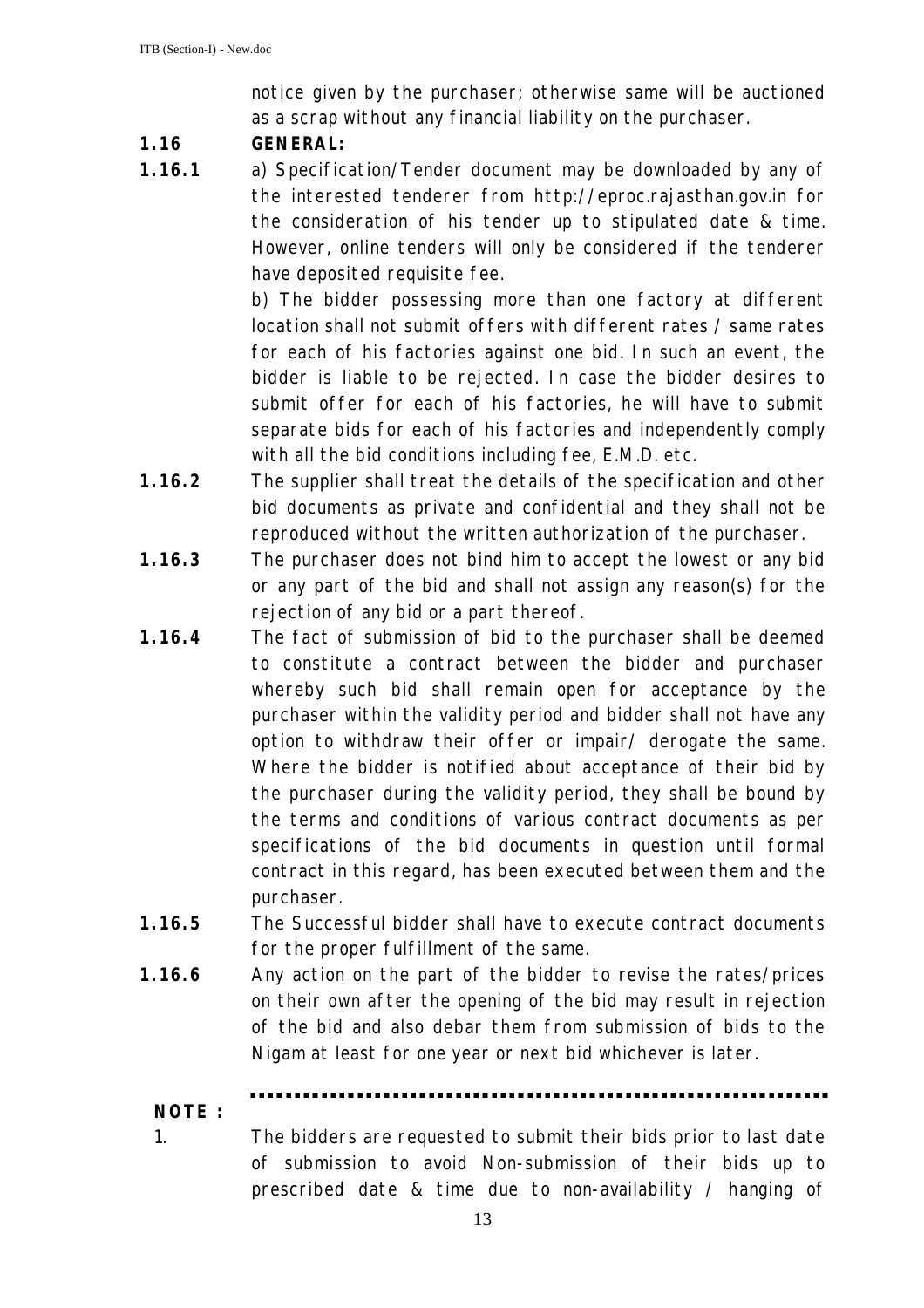website at last moments or any reason whatsoever. The last date of submission of bids will not be extended on such accounts.

- 2. Furnishing of Earnest Money/Exemption certificate as per clause No.1.03 of Section-I of this specification & proof for deposit of Earnest Money, e-tender processing fees & cost of tender documents before techno-commercial bid opening is essential otherwise the techno-commercial bid in electronic form (cover II and III) will not be opened.
- 3. (i) The bidder will have to deposit prescribed cost of tender specification by DD/Banker's Cheque payable in favor of Sr. Accounts Officer (EA & Cash), AVVNL, Ajmer, payable at Ajmer up to stipulated date & time in the office of the SE (MM), AVVNL, Vidyut Bhawan, Panch Sheel Nagar, Makarwali Road, Ajmer and obtain a receipt thereof and they shall up load the copy of DD/Banker's Cheque along with their online bid.
- (ii) The bidder will have to deposit prescribed EMD by DD/Banker's Cheque payable in favor of Sr. A.O (EA & Cash), AVVNL, Ajmer, payable at Ajmer up to stipulated date & time in the office of the SE (MM), AVVNL, Vidyut Bhawan, Panchsheel Nagar, Makarwali Road, Ajmer and obtain a receipt thereof and they shall up load the copy of DD/Banker's Cheque along with their online bid. The firms registered with Discoms under "Vendor's Registration Scheme" under class 'A' as per Clause No. 1.5.3 of Section-II are not required to furnish earnest money deposit. However, they have to upload copy of such valid registration along with copy of letter indicating validity of B.G, with their bid. The tenderers shall ensure that as per the uploaded letter, the B.G submitted against Vendor Registration is valid on the date of tender opening.
- (iii) The bidder will have to deposit prescribed Processing Fee by DD/Banker's Cheque in favor of Managing Director, RISL, payable at Jaipur with the SE (MM), AVVNL, Ajmer up to stipulated date & time in Vidyut Bhawan, Panchsheel Nagar, Makarwali Road, Ajmer and obtain a acknowledgement thereof and they shall up load the copy of DD/Banker's Cheque along with their online bid.
- (iv) The bidder will furnish bank guarantee, if required as per qualifying requirement (Schedule X), in the office of the SE (MM), AVVNL, Vidyut Bhawan, Panchsheel Nagar, Makarwali Road, Ajmer.
- 4. The Central and State Govt. undertaking/Corporations and companies are exempted from furnishing of earnest money deposit. However, they have to upload copy of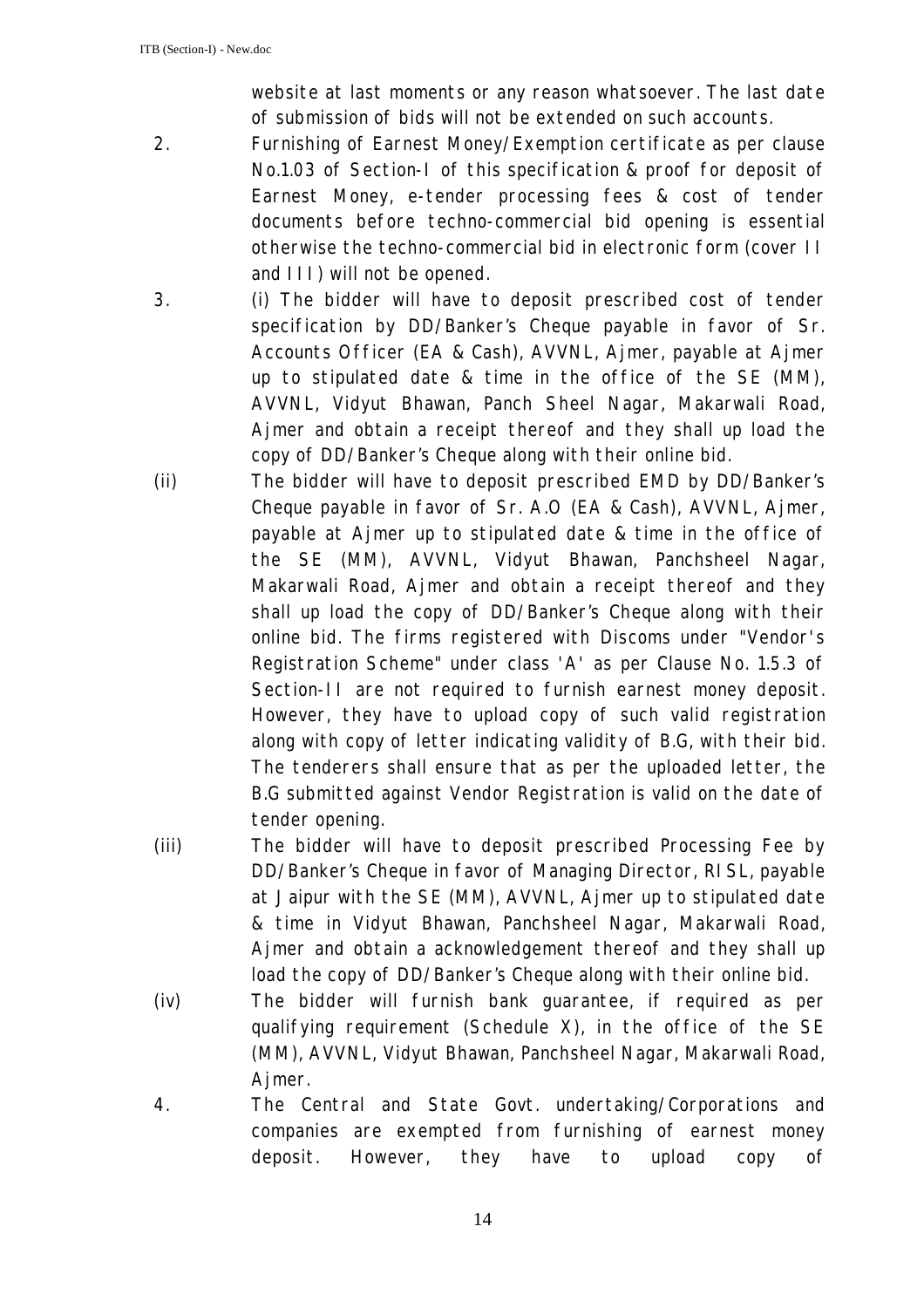certificate/documentary evidence in support of their being Govt. undertaking, with their bid.

- 5. Technical deviations including deviations in GTP, bill of material and commercial deviations, if any, shall invariably be stated in schedule- VI (A) & VI (B) "Departure from the Specification" attached with this specification. Mentioning of such deviations elsewhere will not be considered. The standard printed conditions of sales and other if any attached with the tender will not be considered.
- 6. a) The prices quoted shall be variable without any ceiling as per IEEMA price variation formula.
	- b) In case IEEMA changes the applicable formula for price variation for any item and issue guidelines for adopting the same during pendency of the contract, the new formula and guidelines shall be become applicable for which no confirmation shall be taken from the supplier.
- 7 Discoms reserve the right to accept minor deviation(s) in qualifying requirement and techno - commercial conditions on its merits.
- 8 The purchaser will respond in writing to any request for clarification on tender documents which it receives not later than 15 days prior to deadline for submission of tender, after which no correspondence shall be entertained.
- 9. The bidders should provide complete information at the time of submission of bid. However, if the bidders are asked to furnish some clarification/confirmation/documents, the bidders are required to furnish the same within specified time failing which, the case shall be finalised /decided on the basis of available information. The responsibility of their bid being ignored on account of delay in furnishing of desired information/documents shall be of the bidder.
- 10. All tender documents shall essentially be signed digitally and submitted on http://eproc.rajasthan.gov.in in time as per checklist provided with the tender document. The checklist along with relevant page nos. shall also be submitted with the tender.
- 11. The tender documents can be downloaded from web site http://eproc.rajasthan.gov.in. Details of this tender notification can also be seen in NIT exhibited on website www.avvnl.com. Tenders are to be submitted online in electronic format only on website http://eproc.rajasthan.gov.in.
- 12 The bidders who are interested in bidding can download tender documents from http://eproc.rajasthan.gov.in up to the stipulated date & time.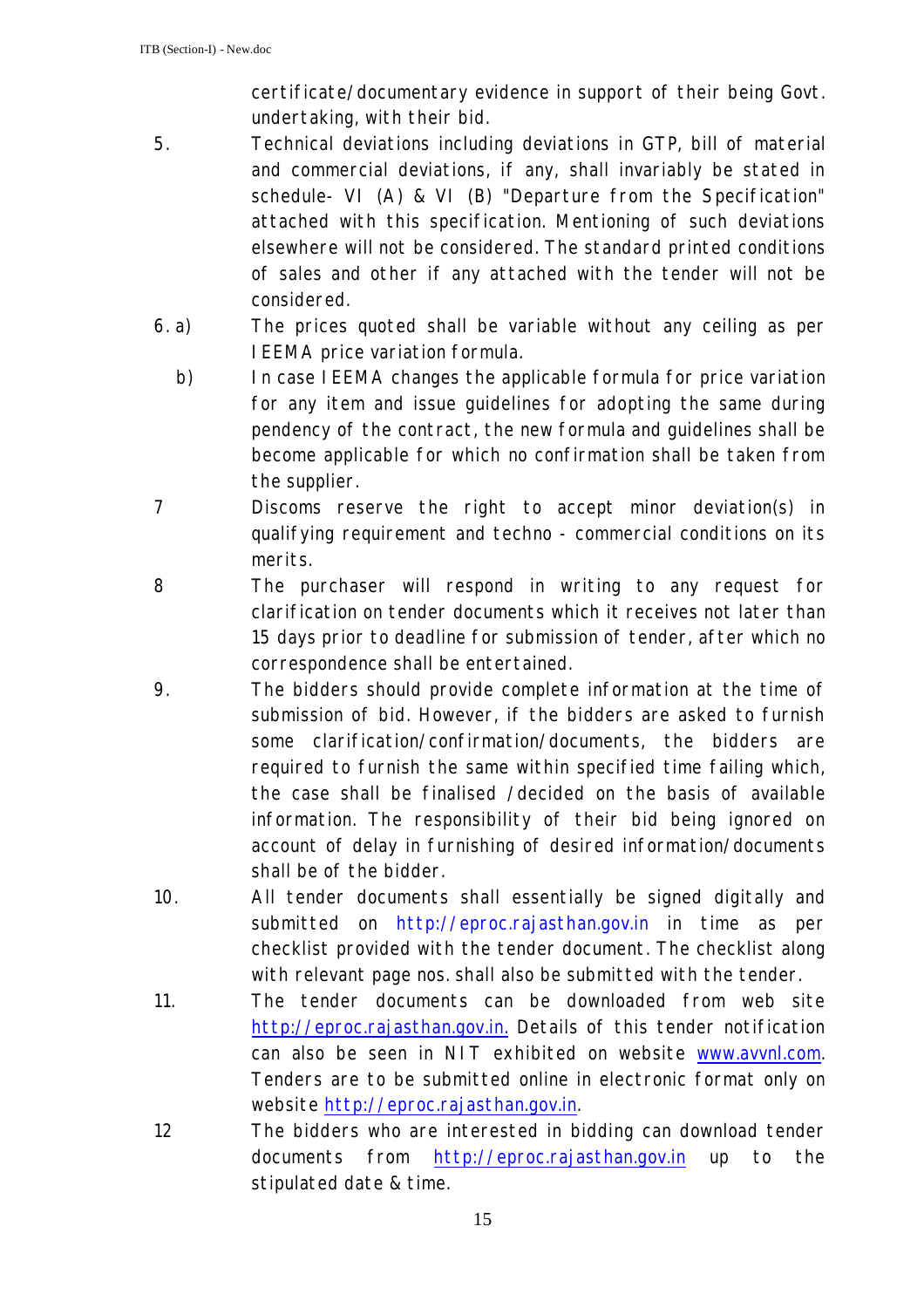13 Bidders who wish to participate in this tender enquiry will have to register on http://eproc.rajasthan.gov.in (bidders registered on eproc.rajasthan.gov.in before 30.09.2011 needs to be registered again). To participate in online tenders, Bidders will have to procure Digital Signature Certificate (Type – II or Type – III) as per Information Technology Act-2000 using which they can sign their electronic bids. Bidders can procure the same from any CCA approved certifying agency or they may contact e-Procurement Cell, Department of IT & C, Government of Rajasthan for further assistance. Bidders who already have a valid Digital Certificate need not procure a new Digital Certificate.

**Contact No.** 0141 – 4022688 (Help desk 10.00 AM to 6.00 PM on all working days)

**e-mail:** eproc@rajasthan.gov.in

**Address:** e-Procurement Cell, RISL, Yojana Bhawan, Tilak Marg, C-Scheme, Jaipur

- 14. Bidder shall submit their offer online in electronic formats both for technical and financial proposals. However, DD/Banker's Cheque against the cost of specification and EMD and processing fees in the office of SE (MM), AVVNL, Ajmer should be submitted physically at Vidyut Bhawan, Panchsheel Nagar, Makarwali Road, Ajmer, up to stipulated date & time. The tenderers shall upload scanned copies of DD/Banker's Cheque / receipts / acknowledgement of above fee documents along with their online bid.
- 15. Bidders are also advised to refer "Bidders Manual" available under "Downloads" section for further details about the etendering process.
- 16. All the required information shall be furnished strictly in prescribed Schedules/Formats only. Any information indicated other than the prescribed schedules/formats shall not be entertained. The bid shall be evaluated on the basis of information furnished in the prescribed Schedules/Formats.

#### 17 **CHECK LIST**

List of required Schedules/documents to be submitted online duly signed digitally by Authorized Signatory.

| S. | Particulars as per | Description of required   Details of |  |                   |
|----|--------------------|--------------------------------------|--|-------------------|
| N. | specification      | document                             |  | documents<br>− to |
|    |                    |                                      |  | be                |
|    |                    |                                      |  | uploaded by       |
|    |                    |                                      |  | bidder along      |
|    |                    |                                      |  | with relevant     |
|    |                    |                                      |  | page Nos.         |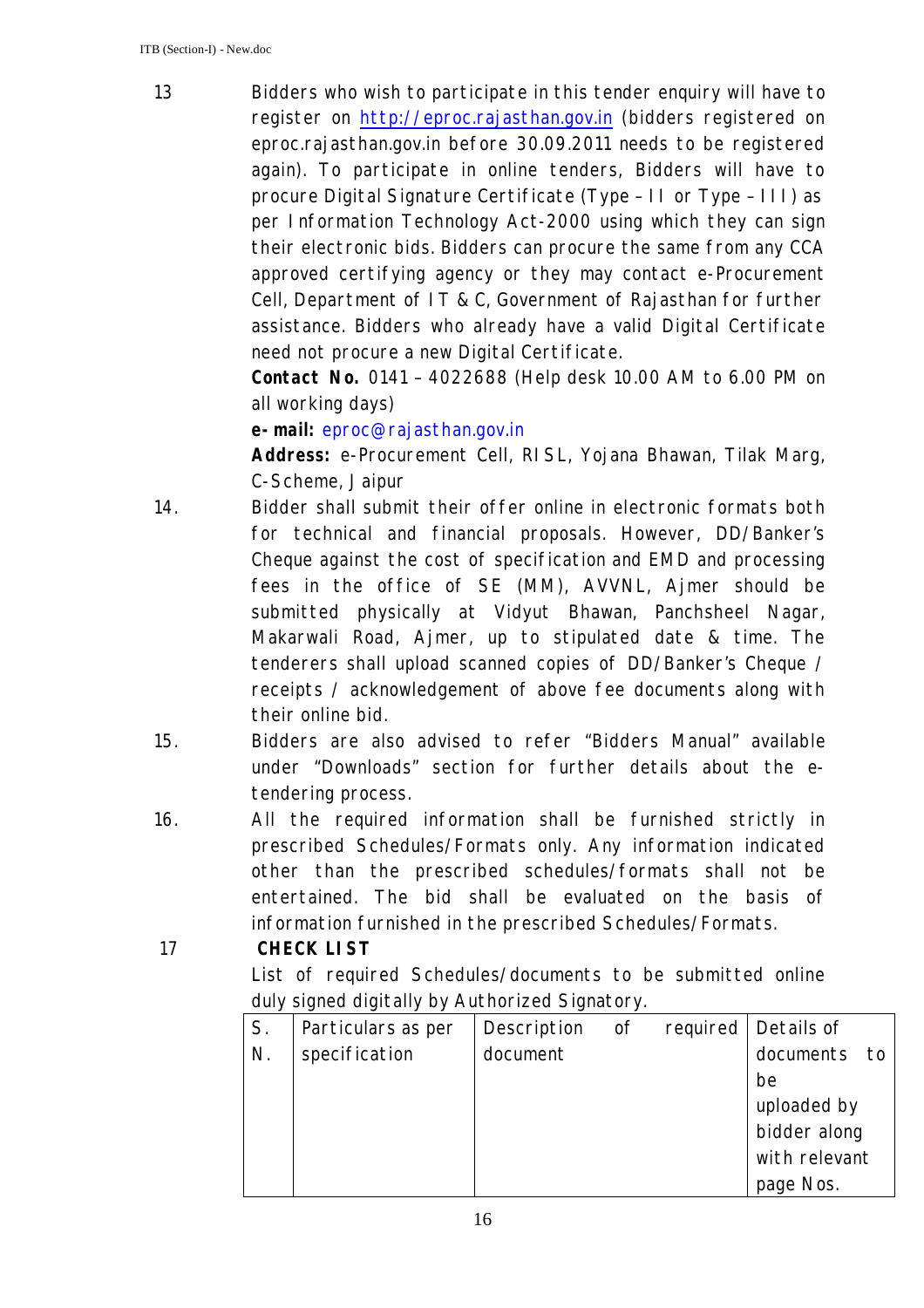| 1) <b>Envelope-I:</b> Details of fee / certificates for EMD, Tender processing |                                                      |                                                     |  |  |  |  |  |
|--------------------------------------------------------------------------------|------------------------------------------------------|-----------------------------------------------------|--|--|--|--|--|
| fee and Cost of Tender documents (.pdf)                                        |                                                      |                                                     |  |  |  |  |  |
| $\mathbf{1}$                                                                   | Details of EMD/                                      | Proof of depositing<br><b>EMD</b>                   |  |  |  |  |  |
|                                                                                | Registration                                         | (DD/Banker's Cheque) /vendor                        |  |  |  |  |  |
|                                                                                | certificate                                          | Registration certificate/                           |  |  |  |  |  |
|                                                                                |                                                      | central<br>state<br>Govt.<br>$\overline{\text{or}}$ |  |  |  |  |  |
|                                                                                |                                                      | undertaking certificate<br>for                      |  |  |  |  |  |
|                                                                                |                                                      | exemption.                                          |  |  |  |  |  |
| $\overline{2}$                                                                 | Tender processing                                    | Proof of depositing DD/Banker's                     |  |  |  |  |  |
|                                                                                | fee                                                  | Cheque towards e-tender                             |  |  |  |  |  |
|                                                                                |                                                      | processing fee.                                     |  |  |  |  |  |
| 3                                                                              | of Tender<br>Cost                                    | Proof of depositing cost of                         |  |  |  |  |  |
|                                                                                | Document                                             | tender documents (DD/Banker's                       |  |  |  |  |  |
|                                                                                |                                                      | Cheque).                                            |  |  |  |  |  |
|                                                                                | 2) <b>Envelope-II:</b> Techno- Commercial Bid (.pdf) |                                                     |  |  |  |  |  |
| $\mathbf{1}$                                                                   | Quantity offered/                                    | a) Details of quantity offered/                     |  |  |  |  |  |
|                                                                                | Quoted                                               | quoted by the bidder w.r.t                          |  |  |  |  |  |
|                                                                                | (Schedule-IVA)                                       | tendered quantity along with                        |  |  |  |  |  |
|                                                                                |                                                      | other confirmations in Schedule                     |  |  |  |  |  |
|                                                                                |                                                      | IVA of specification.                               |  |  |  |  |  |
| $\overline{2}$                                                                 | Technical                                            | Technical<br>Guaranteed                             |  |  |  |  |  |
|                                                                                | Particulars                                          | Particulars of the<br>offered                       |  |  |  |  |  |
|                                                                                | (Schedule V- GTP)                                    | Equipment in Schedule-V of                          |  |  |  |  |  |
|                                                                                |                                                      | specification.                                      |  |  |  |  |  |
| 3                                                                              | Technical                                            | Departure /deviation<br>from                        |  |  |  |  |  |
|                                                                                | Deviation                                            | Purchaser's specification<br>in                     |  |  |  |  |  |
|                                                                                | (Schedule VI A)                                      | respect of Technical details                        |  |  |  |  |  |
|                                                                                |                                                      | including GTP & Bill of Material                    |  |  |  |  |  |
|                                                                                |                                                      | schedule<br><b>VIA</b><br>in<br>0f                  |  |  |  |  |  |
|                                                                                |                                                      | Specification.                                      |  |  |  |  |  |
| 4                                                                              | Commercial                                           | Departure /deviation<br>from                        |  |  |  |  |  |
|                                                                                | Deviation                                            | Purchaser's specification<br>in                     |  |  |  |  |  |
|                                                                                | (Schedule VI B)                                      | respect of Commercial terms &                       |  |  |  |  |  |
|                                                                                |                                                      | conditions in schedule VIB of                       |  |  |  |  |  |
|                                                                                |                                                      | Specification                                       |  |  |  |  |  |
| 5                                                                              | List<br>0f<br>Past                                   | Details of Past<br>supplies<br>in                   |  |  |  |  |  |
|                                                                                | <b>Supplies</b>                                      | schedule VII of Specification                       |  |  |  |  |  |
|                                                                                | (Schedule VII)                                       |                                                     |  |  |  |  |  |
|                                                                                |                                                      |                                                     |  |  |  |  |  |
| 6                                                                              | Delivery Schedule                                    | Departure<br>from<br>Delivery                       |  |  |  |  |  |
|                                                                                | (Schedule VIII)                                      | schedule in Schedule VIII of                        |  |  |  |  |  |
|                                                                                |                                                      | Specification                                       |  |  |  |  |  |
|                                                                                |                                                      |                                                     |  |  |  |  |  |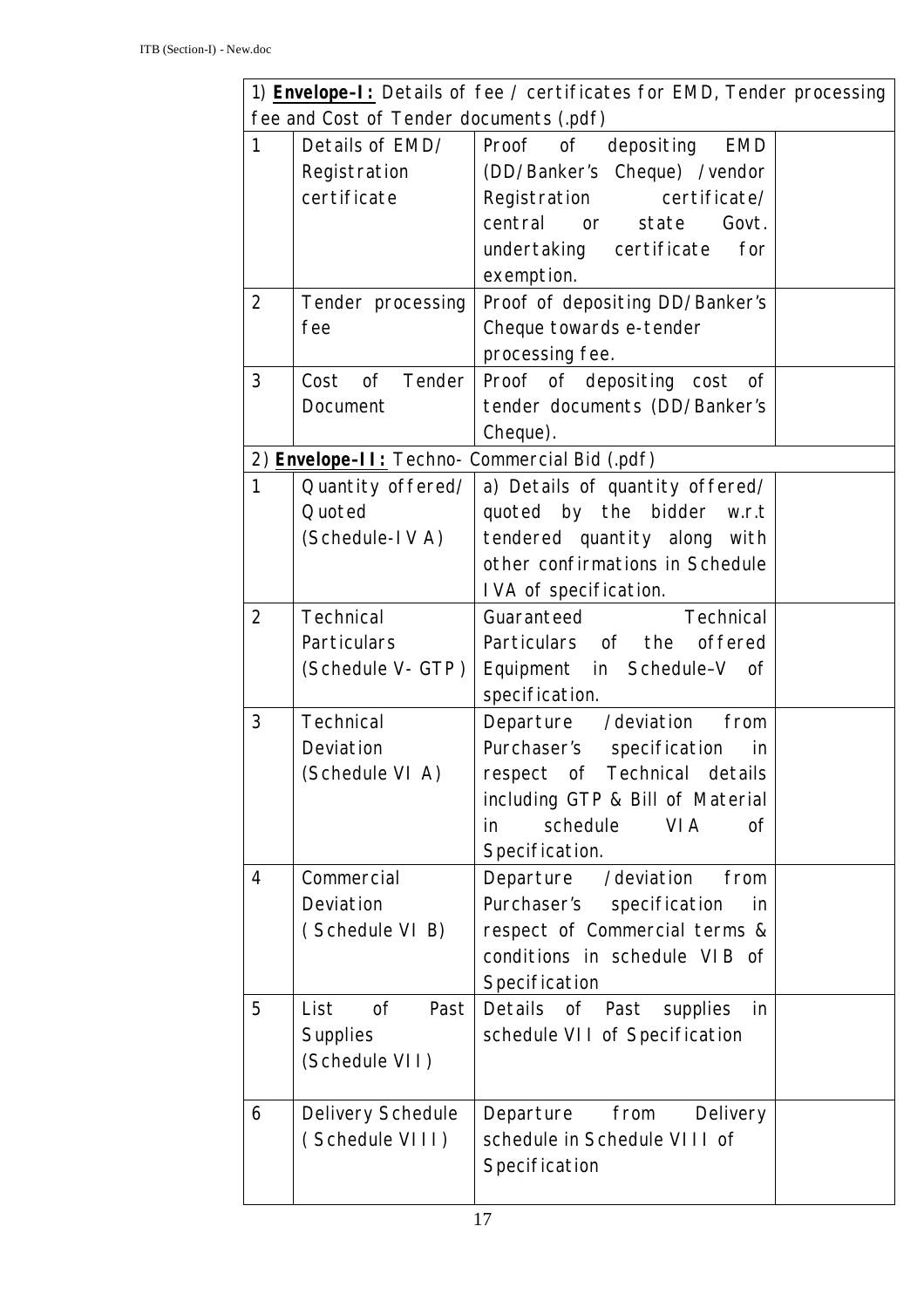| $\overline{7}$ | List of Equipments   | Details of Equipments<br>&                        |  |
|----------------|----------------------|---------------------------------------------------|--|
|                | & technical hand     | technical hand available in                       |  |
|                | available            | Schedule IX of Specification                      |  |
|                | (Schedule IX)        |                                                   |  |
| 8              | Qualifying           | Detailed as under:-                               |  |
|                | Requirement          |                                                   |  |
|                | (Schedule-X) :-      |                                                   |  |
| $\mathsf{i}$   | Past<br>supply       | CA certificate to meet out Past                   |  |
|                | Criteria             | supply criteria of QR                             |  |
| $\mathsf{ii}$  | Type test criteria   | Type test certificates to meet                    |  |
|                |                      | out Type test criteria of                         |  |
|                |                      | QR along with certificate of                      |  |
|                |                      | accreditation of testing                          |  |
|                |                      | Lab as per QR if required.                        |  |
| iii)           | BGs if Required as   | Scanned copy of Bank guarantee                    |  |
|                | per                  | in acceptable form in lieu of                     |  |
|                | Qualifying           | type tests, if required to be                     |  |
|                | requirement          | furnished in Annex IIA of QR                      |  |
|                |                      | Such BG shall also be submitted                   |  |
|                |                      | in original to the purchasing                     |  |
|                |                      | authority up to the date & time                   |  |
|                |                      | of opening of technical bid.                      |  |
| 9              | Authorization<br>0f  | Power of<br>Attorney<br>for                       |  |
|                | Digital              | authorized signatory to sign the                  |  |
|                | Signature            | tender document digitally.                        |  |
| 10             | Details of excise    | Name & Complete address of                        |  |
|                | authority            | excise authority under whose                      |  |
|                |                      | jurisdiction their works/office                   |  |
|                |                      | falls                                             |  |
| 11             | <b>Balance-Sheet</b> | copy of latest Balance-Sheet.                     |  |
| 12             | Bidder's<br>contact  | Name & correspondence address                     |  |
|                | details              | of the bidder along with phone                    |  |
|                |                      | /Fax No. & e mail address                         |  |
|                | 3) Envelope-III:     | a) Financial/Price Bid/BOQ (.xls)                 |  |
|                |                      | b) Details of Taxes/duties & other charges (.pdf) |  |
| 1)             | Tender<br>form/      | Details of Price quoted of the                    |  |
|                | Price bid/BOQ        | material offered in Schedule IV                   |  |
|                | (Schedule IV)        | of the specification.                             |  |
| 2)             | Details<br>0f        | Details of Taxes/duties & other                   |  |
|                | taxes/duties         | charges                                           |  |